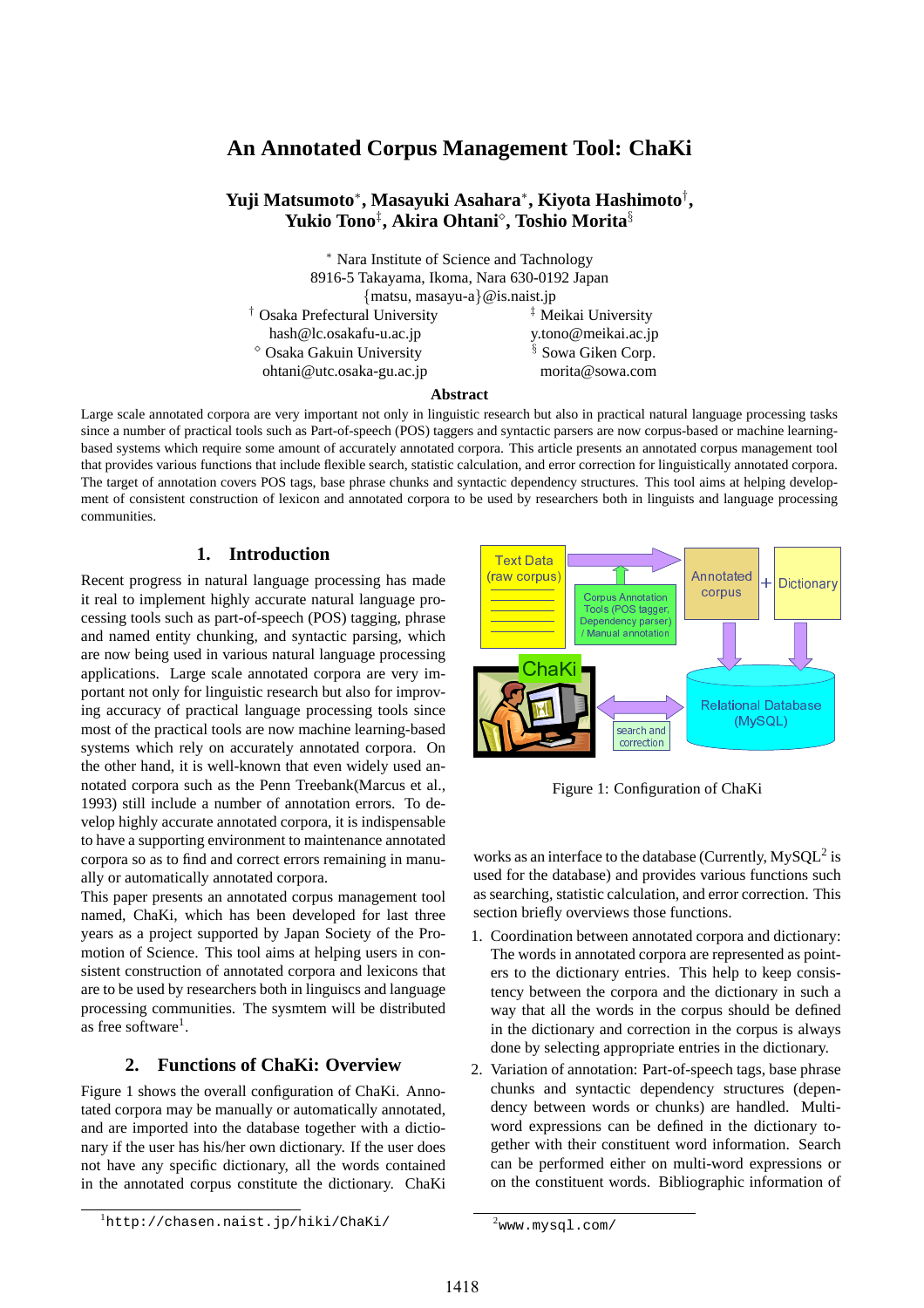document of sentences are to be annotated at the sentence level.

- 3. Search: Three modes of search are possible. They are string search, word search, and dependency structure search.
- 4. Browsing: KWIC presentation of retrieved sentences, and tree representation of dependency structure trees are provided.
- 5. Error correction: Functions of correcting segmentation, word information, and dependency structure errors are provided.
- 6. Statistic calculation: Basic statistic calculations such as word frequencies and collocation counts in fixed size windows are provided.
- 7. Multilinguality: The system is designed as language independent, and now handles Japanese, Chinese and English corpora.

# **3. Detailed Description of Functions**

This section describe each of the functions of ChaKi in detail.

### **3.1. Coordination between corpora and dictionary**

When an annotated corpus is imported into the database, words in the corpus are represented as pointers to the dictionary entries. When a word that does not have any entry in the dictionary appears in the corpus, that word is tentatively registered in the dictionary. Therefore, the corpus is usually not allowed to contain any words that are not defined in the dictionary. When such words appear, they are clearly marked as exceptional. Exisiting annotated corpora often includes impossible annotations. For example, the most frequently used Penn Treebank includes some occurrences of "have" tagged as "VBD" (past tense of a verb) or VBN (past paticiple). Such errors are easily detected when importing the corpus into the database. Moreover, other information described in the dictionary is automatically added to the corpus when the corpus is read in the database. For example, our current English dictionary describes the base forms for all the inflected forms of words, so that all the words in the corpus automatically receives its base forms even in case the original corpus doesn't have any such information.

#### **3.2. Variation of annotation**

The types of annotation can be divided into two: One is the annotation within sentences, and the other is those at the sentence level.

#### **3.2.1. Annotation within sentences**

The current system allows the following annotation within sentences: Word (morpheme), base phrase, and dependency structure. Word information includes the form of appearance, pronunciation<sup>3</sup>, POS tag, base form, inflection type and inflection form. This is the maximum set of information for a word, and each corpus can specify which

of them are included in the database. The dictionary can describe the constituent words for a multi-word expression, whose definition is done by pointers in a recursive manner. For example, the multi-word expression "in respect of" is defined as a preposition, and its constituents are also defined as a preposition, a common noun and a preposition by pointing them within the dictionary.

When the base phrase chunk and the syntactic dependency relation between chunks are annotated, those are also registered in the database. As for those annotation in Japanese corpora, Japanese morphological analyser ChaSen(Matsumoto, et al., 2003) and Japanese dependency parser CaboCha(Kudo and Matsumoto, 2002) are used. For English, we assume the Penn Treebank or British National Corpus format.

### **3.2.2. Annotation at sentences: Bibliographic information**

Bibliographic information of the corpus (the name of the corpus, the authors' name(s), etc) and attribute information of sentences (speaker, contextual information, etc) are annotated at the sentence level. They have no structural format and are in a simple character string form, which are retrieved by string level partial matching. Moreover, Users may maintain their corpora not by a single file but by a set of files within a heirarchy of folders classifying them so that the folder structure represents bibliographcal information related to those files. All of those information, the sequence of the folder names, is allocated at the sentence level as well.

While they are not considered in the current system, there should be more sentence level or extra-sentence information: Discourse relaton between sentences is one of such information. Also, links between reference expression such as anapora and their antecidents are another example of extra-sentence information, which the current system does not cover.

### **3.3. Search functions**

In the search component, the unit for search is a sentence in all the following modes of search functions.

#### **3.3.1. Surface character strings**

All occurrences of character strings are searched in this mode. Regular expressions can be used and the results are displayed in the KWIC format.

#### **3.3.2. Word sequences**

When the sentences are POS tagged, any lexical information is used to describe patterns of a word sequence. The lexical information includes surface form, POS tag, base form of a word, and in the case of Japanese, other information such as pronunciation, inflection type and inflection form can also be specified. Regular expressions can be used in specifying any of the word information. Figure 2 shows an example of word sequence search, in which a sequence consistng of three words are specified. The figure shows a Japanese word sequence search pattern. Each box corresponds to a word, in which the top row specifies the surface form and the fourth row specifies the POS tag.

<sup>&</sup>lt;sup>3</sup>For Japanese, other than pronunciation, there is a slot for "*reading*" as well, which stands for the entry of the word in ordinary dicitonaries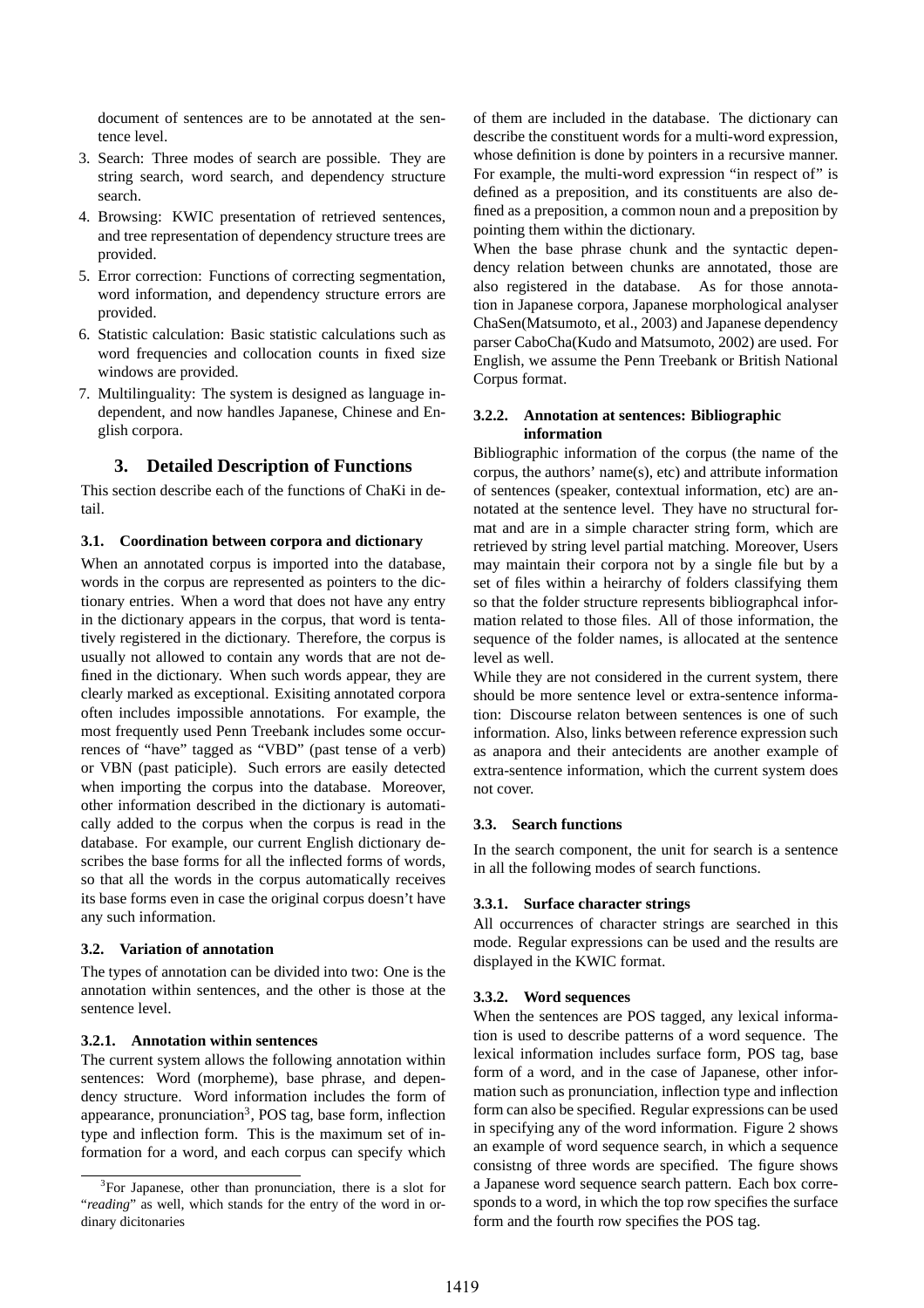

Figure 2: Example of Word Sequence Search



Figure 3: Dependency Structure Search in ChaKi

### **3.3.3. Word Dependency structure**

When the senteces are parsed in dependency structure, they are searched for by specifying a partial dependency structure. Any sentences that include the specified dependency structure are retrieved. Figure **??** shows a snapshot of dependency structure search. The query is depicted in the upper part of the interface. Each shaded box shows a base phrase chunk and a small white box in a chunk specifies a word, in which various information of the word can be described just like the word sequence search. Arrows between chunk boxes describe the syntactic dependency relation between them. This example shows a Japanese case, and all the sentences that include the specified dependency structure are retrieved and shown in the KWIC format as shown in the lower part of the Figure.

In the case of English, the system supposes that the syntactic information of a sentence is represented as a word or base phrase dependency structure where the dependency relation holds between a word/phrase and its modifying word/phrase. In the current system, phrase structure trees of Penn Treebank are transformed into dependency trees using the head rules that specify the head constituent in phrase structure rules(Collins, 1996).

Multiword expressions can be retrieved as their whole form (with/without their POS tags) or by their constituents. For example, if "in short" is defined as an idiom and is annotated as an adverb, it is retrieved as a single adverb. On the other hand, if its constituents are defined as "in/IN, short/JJ" (IN stands for a preposition and JJ stands for an



Figure 4: Dependency Tree

adjective in the Penn Treebank POS tag set), this expression can also be retrieved by those constituent words as well.

### **3.4. Browsing of search results**

Since the search is done on sentence-wise, the search results are shown on sentence-wise, too. As seen in Figure 3, matched sentences are shown in the KWIC format. In the search query such as Figure 2 and Figure 3, only one word is specified as the focus word and is presented as the center word in the KWIC in all modes of the search functions. In word sequence and dependency structure searches, any specified information can be associated with a word as shown in Figure 3, where the POS tag is shown below its corresponding word.

In case of dependency tree search, the user can pick up one of the obtained sentences from the KWIC, and trigger the TreeEditor, which presents the dependency tree as shown in Figure 4. Each row corresponds to a base phrase chunk, in which a sequence of words are presented in small boxes. Arrows between chunks show syntactic dependency relations.

As explained in the preceding section, the corpus can be retrieved by multi-word expressions as well as their constituent words. The browsing function has two modes, showing the sequence of words either in multi-word forms or in constituent words. In the multi-word mode, the constituents of multi-word expressions can be displayed in a separate window just similarly as dependency trees.

### **3.5. Statistic calculation**

Some basic statistics can be calculated by the system. For example, if the user is interested in only the types and frequencies of the centered word in the word sequence search, he/she can select "Word Search" mode instead of "Tag Search" mode. Then, all the retrieved center words and their frequencies are presented in another table.

Another statistics provided by the system are collocations between the centered word and the surrounding words